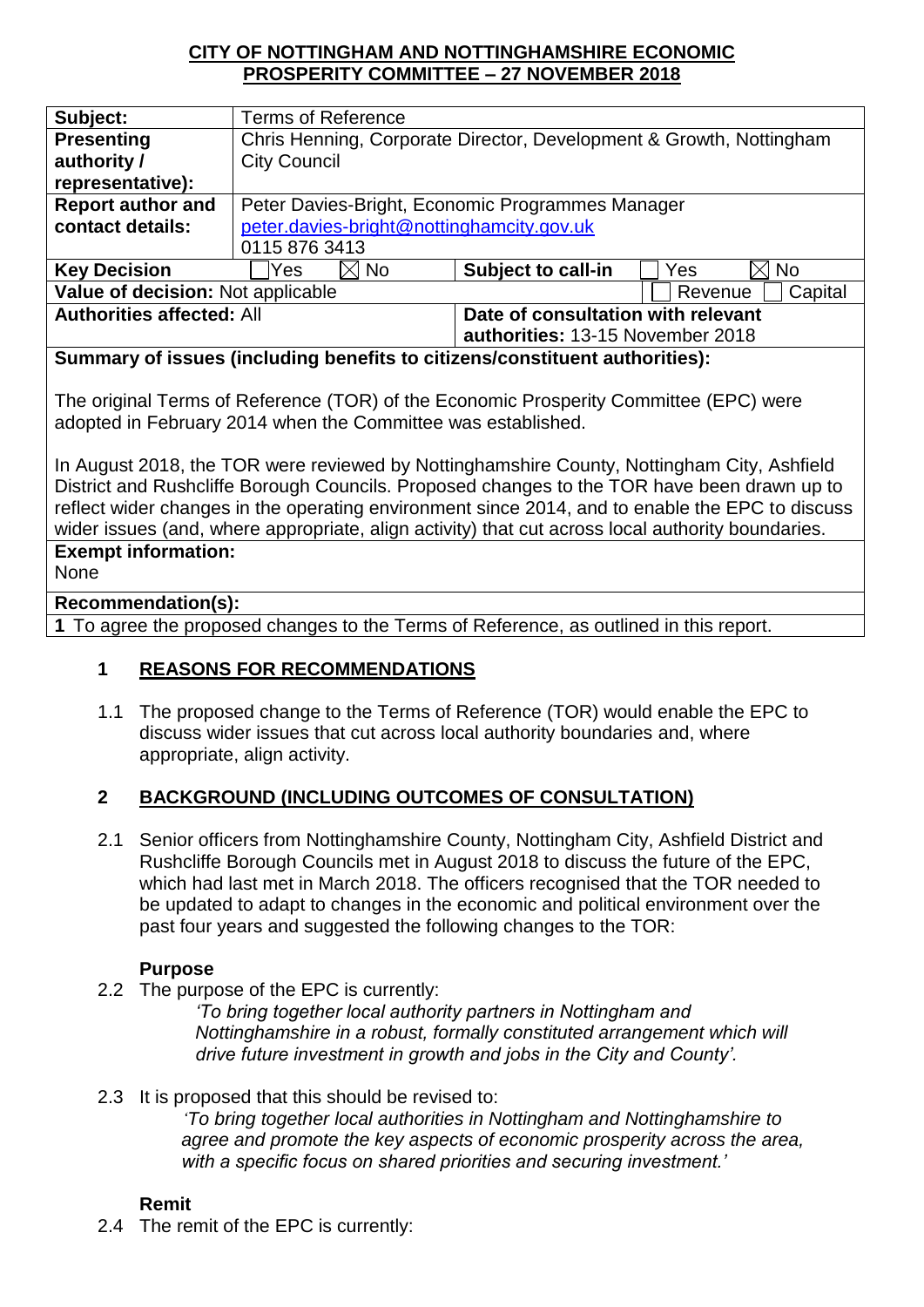- *a) to act as a local public sector decision making body for strategic economic development, and to make recommendations to the D2N2 LEP on its investment and other priorities;*
- *b) to prioritise, commission and monitor both investment plans and all European Structural Investment Funds (SIF), and Single Local Growth Fund money that is available to Nottingham and Nottinghamshire via the D2N2 LEP and the EPC;*
- *c) to oversee the alignment of relevant local authority plans and ensure that they contribute to economic growth;*
- *d) to actively engage with a range of businesses in Nottingham and Nottinghamshire in relation to the EPC's decision making, and to engage with other stakeholders where appropriate;*
- *e) to consider and advise on the appropriateness and viability of alternative, successor economic governance arrangements;*
- *f) to ensure that potential benefits stemming from any overlaps with other LEPs are fully maximised.*
- 2.5 It is proposed that this should be changed to:
	- *a) to act as the local public sector decision making body for strategic economic growth;*
	- *b) to act as a conduit to other sub-regional and regional bodies such as the D2N2 Local Enterprise Partnership and the Midlands Engine;*
	- *c) to oversee the alignment of relevant local authority plans for economic prosperity;*
	- *d) to agree shared priorities and bids for funding to existing and new funding sources such as Local Growth Funds, European Funds (until the end of the Brexit transition period) and the Shared Prosperity Fund (at the end of the Brexit transition period);*
	- *e) to monitor and evaluate projects and programmes of activity commissioned directly by the EPC;*
	- *f) to agree, monitor and evaluate spending priorities for the Nottinghamshire Business Rates Pool. (Only those constituent authorities that are members of the Pool would participate in this);*
	- *g) to communicate and, where unanimously agreed, to align activity across Nottingham and Nottinghamshire on a range of other key public priorities that affect citizens.*
- 2.6 The changes are largely designed to reflect changes in the operating environment (such as the Midlands Engine and the EU Referendum) since the EPC was established in 2014. The main substantive addition is 2.5(g) (above) which will enable discussion at future EPC meetings of issues that cut across local authority boundaries and to agree to align activity where this would benefit the local authorities and local citizens.

### **Quorum**

2.7 To reduce the quorum from six to five.

# **Secretariat**

2.8 The Secretary shall be from the same authority as the Chair, rather than held by Nottingham City Council.

# **Review**

- 2.9 The TOR should be reviewed every two years to ensure they remain fit for purpose
- 2.10 A full copy of the revised TOR is attached at Appendix A.